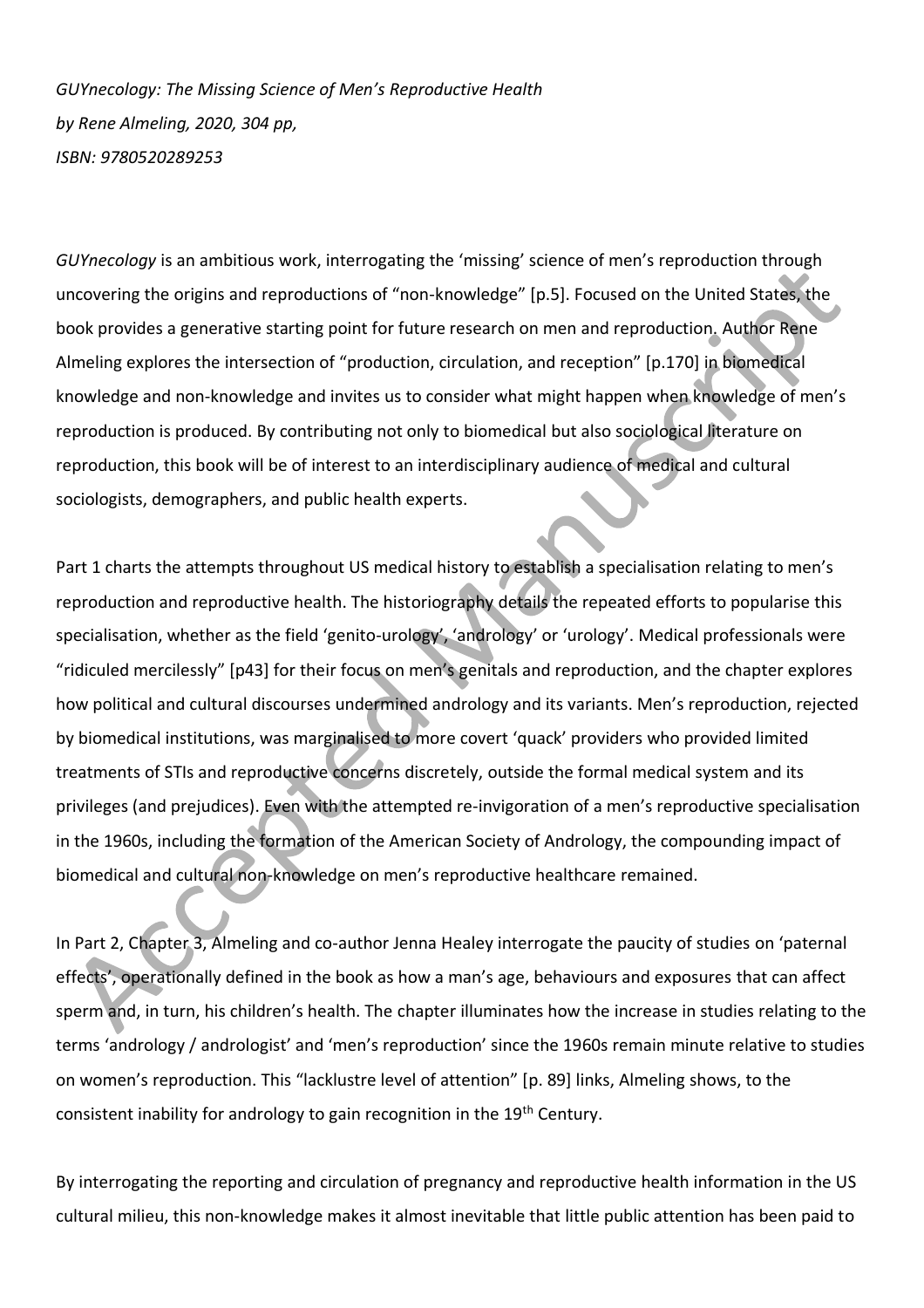paternal effects. Through a small sample of outputs: New York Times articles and reports (n=138), two popular books on paternal effects, consumer websites (WebMD and Mayo Clinic), and Federal agencies, Almeling tests the hypothesis that the lack of bio-medical evidence is reflected in the (non)-circulation of information on men's reproduction in the public sphere. The chosen outputs are case studies, intended to represent various categories of knowledge sharing – mass media, bestselling books, medical and government web advice. There are limitations as the author acknowledges, for example the exclusion of social media platforms. It reflects the novel nature of the study and offers avenues for future inquiry.

Despite the increasing existence of evidence of paternal effects, Almeling illustrates the paucity of information of men's reproduction in the public sphere. Men's reproduction is frequently reduced to reports on sperm health and rarely on paternal effects. Sperm are made masculine, active, powerful in reporting, while risks of paternal effects such as a person's age are obscured or downplayed. Most information relates to infertility, and the only exception to their findings was a small national campaign on paternal effects by the non-profit organisation March of Dimes. These chapters compel us to understand how both medical shortcomings and continued gendered cultural outputs place the burden of reproduction on the pregnant body.

The impact of this medical and cultural "non-knowledge" of men's reproduction is interrogated through interviews with 40 men from a Northeastern city in the US. Part 3, Chapter 5 explores men's knowledge of reproduction and their cultural and biological understanding of sperm and fatherhood. Two strands of knowledge or "sperm tales" [p. 130] emerged: the first of an active sperm and passive egg, the second of the sperm and egg as two halves of a whole. Both "tales" mirror the active, anthropomorphised sperm messaging found in media and public health messaging. The lack of ready knowledge of men's reproduction is emphasised in their responses: while men could readily discuss women's reproduction, conversations on men's reproduction were puckered with hesitation and pauses, suggesting a total lack of cultural script. The sample of women interviewed as part of this study was left underexplored and perhaps could have complicated or complemented the evidence found among men.

In the final chapter, Almeling explores men's receptiveness to the idea of paternal effects through the creation of a public-health styled leaflet. The leaflet mirrors public health language by individualising paternal effects. Ultimately, men's knowledge of paternal effects was extremely limited. Responses to the leaflet revealed a "disjuncture" [p.156] among men: while they positively received information on paternal effects, they foresaw that their peers would likely dismiss this. It is an important finding on the messiness of health and reproduction that encourages further exploration on how to engage men.